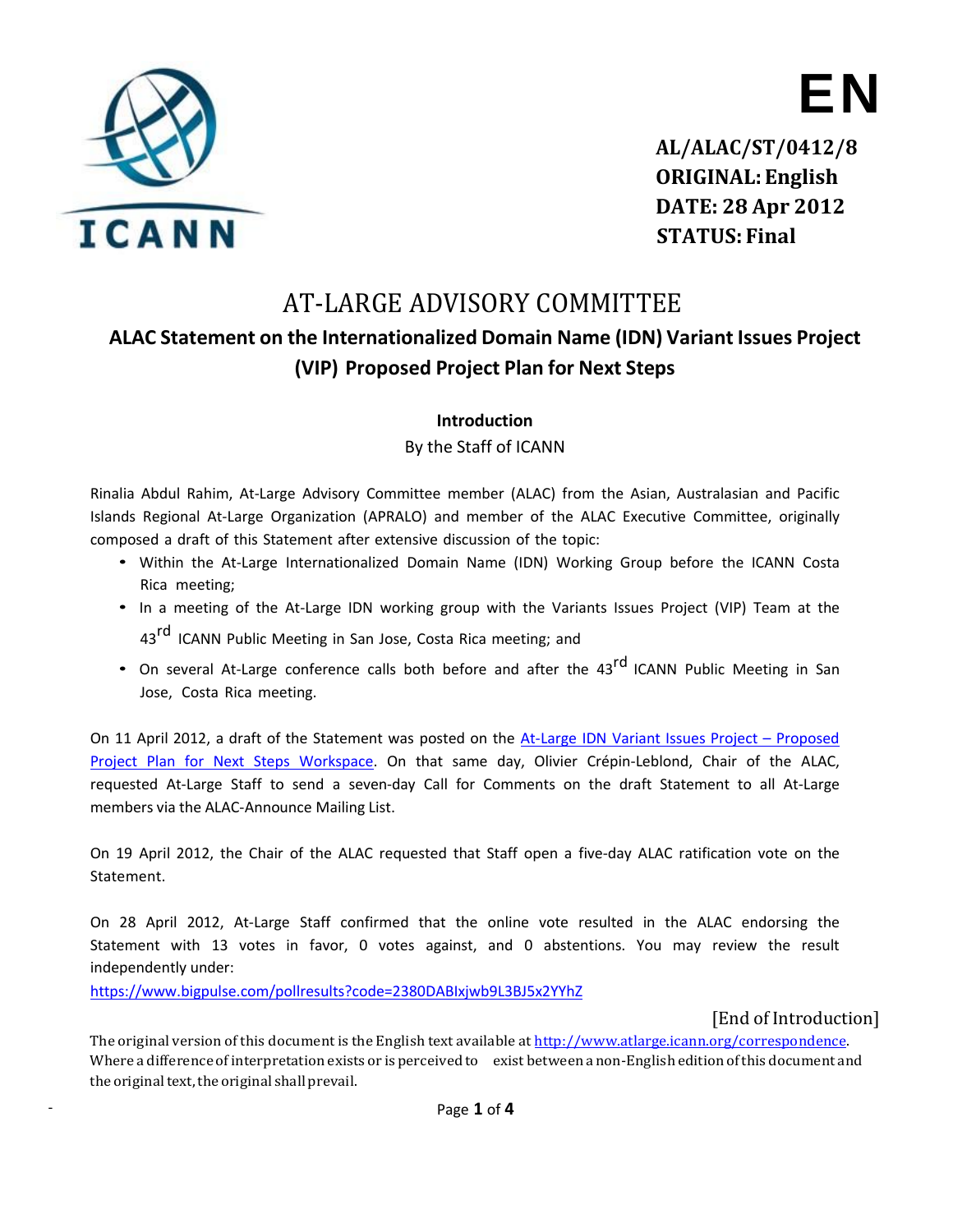# **ALAC Statement on the Internationalized Domain Name (IDN) Variant Issues Project (VIP) Proposed Project Plan for Next Steps**

### **Acknowledgment of the VIP Team Achievement**

The ALAC congratulates the IDN Variant Issues Project **(**VIP) team upon the successful completion of the case study reports and the final integrated report. We also wish to record our appreciation for the outreach efforts of the VIP Team aimed at enhancing the community's understanding about its work, the guiding principles and framework, the processes involved as well as the outcomes to date.

### **Significance of IDNs and Implications on Future Work of the VIP Team**

The ALAC reiterates its continued recognition of the significance and importance of IDNs, including IDN Top Level Domains (TLDs) in enhancing diversity and embracing multilingualism on the Internet. We believe that every culture and every language is unique and that the implementation of IDN and IDN Variants would serve to make the Internet more inclusive and representative of the world that we live in.

Given the importance of the work, the ALAC calls on the VIP Team to ensure that the conduct of its future work is accountable, transparent and does not duplicate work that has or is being done within or without the ICANN community. Towards this end, we urge the VIP Team to continuously inform the community on its work and progress, and to draw synergies wherever possible by leveraging on the work and expertise of the wider Internet community.

The ALAC is pleased with the VIP Team's interest in engaging the wider Internet community expressed during the March 2012 ICANN meeting in Costa Rica. In going forward, we advise the VIP Team to maintain a high level of transparency and clarify the project basis for engaging consultants vs. community volunteers vs. ICANN staff.

## **Comments on the Internationalized Domain Names (IDN) Variant Issues Project (VIP) Proposed Project Plan for Next Steps**

#### Approach

The approach outlined by the VIP Team appears to be a standardized, universal and comprehensive one, which has merit in that it takes into consideration aspects of fairness and security. The approach hinges crucially upon the expectation that it is possible to develop a comprehensive code-point repertoire and label generation rule-set within a specific time-frame. The VIP Team has been careful to clarify to the ALAC during a Webinar on 11 April 2012 that until the label-generation rule-set is complete, the implementation of any IDN Variant would not be considered regardless of the level of community readiness.

The ALAC concern regarding the VIP Team's approach is as follows:

1. The standardized, universal approach is contrary to the community consensus on appropriate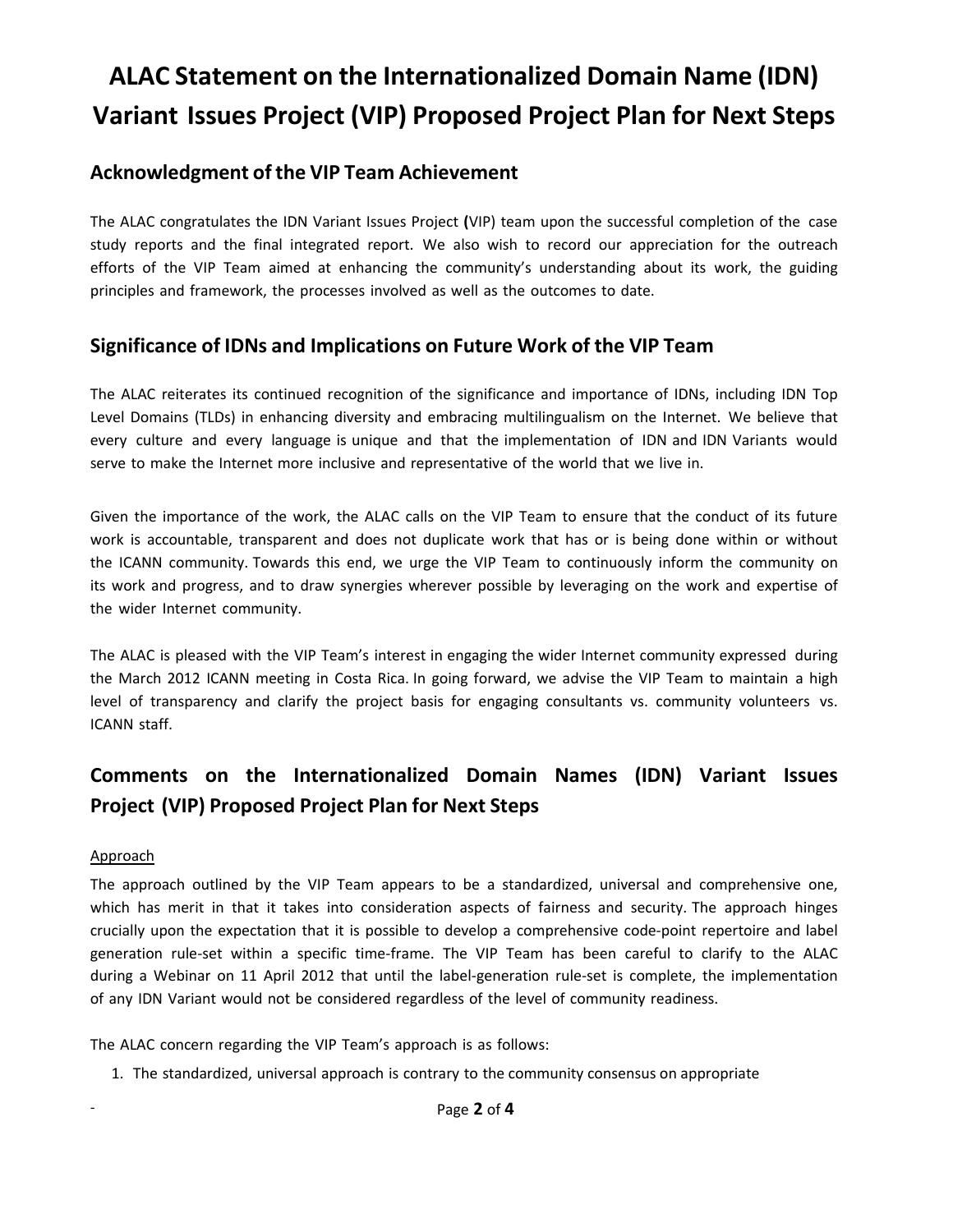approaches to the IDN Variant issues, which are highly diverse. A standardized approach also discriminates against communities who consider themselves ready to implement IDN Variants.

- 2. Assuming that it is possible to develop a comprehensive code-point repertoire and label generation rule-set within the period specified in the proposed project plan, the project plan indicates that the VIP Team will only be ready to work with communities who can demonstrate that they are ready to implement IDN Variants by the middle of Fiscal Year 2013.
- 3. The process, timing and criteria for communities to demonstrate their readiness to implement IDN
- 4. Variants are not addressed. This set of information would serve as an invaluable guide for communities regardless of whether they are early entrants or late entrants to IDN Variant implementation.

The ALAC recommends the following:

- 1. Adopt an inclusive multi-stakeholder bottom-up approach to code-point repertoire development that is consistent with the ICANN IDN Guidelines and relies on the community consensus in identifying and determining code-points by language/script or groups of languages/scripts.
- 2. Develop a framework based on the findings of the integrated report that would serve as a checklist/guide for language communities to develop their IDN Variant TLD policy and/or implementation plan. Such a checklist would include aspects that include code-point repertoire, code- point overlap, label generation rule-set, types and states of variants, etc.
- 3. Clarify the process, timing and criteria for engaging with communities who consider themselves ready to implement IDN Variants. In addition, leverage on various ICANN channels for reaching out to various language communities to raise their awareness of these considerations.

Based on our interaction with the VIP Team on 11 April 2012, the ALAC notes with satisfaction that the VIP Team is now prepared to study and approach each variant type separately, as called for by the ICANN *community. The ALAC would appreciate receiving from the VIP Team further information regarding:*

- *The main variant types they have identified in terms of languages and scripts; and*
- *The timeline envisaged for the deployment of IDNs for each of these variant types.*

#### **Cost**

The ALAC would appreciate an elaboration on the financial basis of the proposed project.

#### Risk

The ALAC understands and appreciates that security risk considerations are paramount. The introduction of new technological advancement however, requires balancing risk considerations with benefits to be derived. The demand for IDN Variants and the findings of the VIP case study reports indicate that the benefits of implementing IDN Variant TLDs out-weigh the risks.

### **Way Forward**

Given that the technical community, including the Internet Engineering Task Force (IETF) and the Internet Architecture Board (IAB), has iterated that the issue of IDN Variants cannot be solved with a technical solution based on current Domain Name System (DNS) standards, the ALAC is of the view that, in the immediate term,